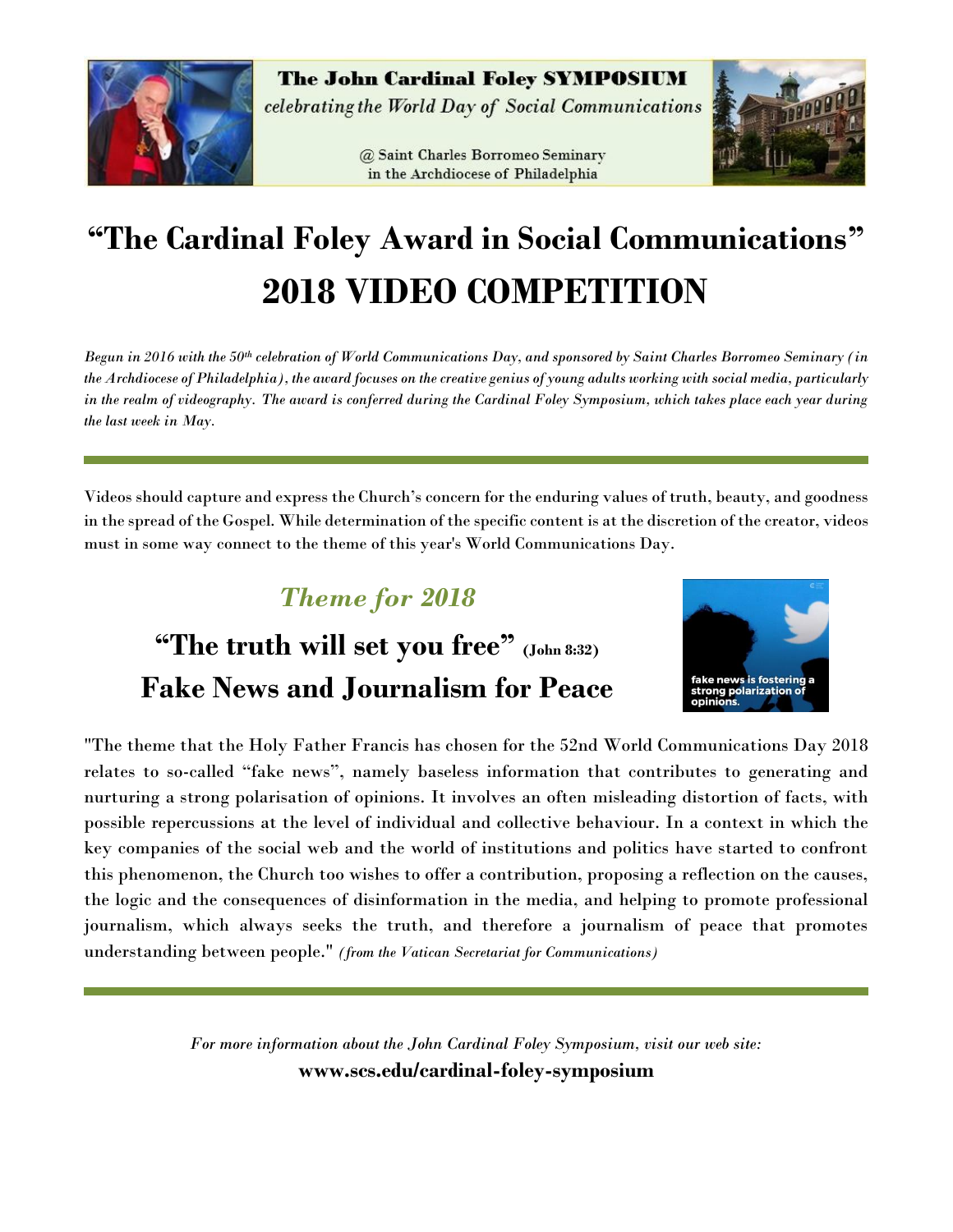# *Competition Criteria*

## **WHO**

- Any young adults, aged 18-25.
- The competition is administered by the advisory committee of the John Cardinal Foley Chair.

## **WHEN**

- The annual contest opens on the feast with the publication of the papal message (**January 24th**).
- Videos approved for the competition will be uploaded to the video channel for the Cardinal Foley Chair on **April 1st** . Videos submitted after April 1 will be uploaded upon approval.
- The competition for "likes" takes place during the month of April, ending at midnight on April 30th. Winners will be notified and announced on **May 1st** .

## **HOW**

- Videos may be created by individuals or groups. One person must be identified as leader of the project.
- Videos may not be less than 15 seconds or more than 120 seconds in length.
- Video files must be uploaded to a file-sharing service (Google Drive or DropBox), and the link shared with the John Cardinal Foley Chair at Saint Charles Borromeo Seminary via email [\(tdailey@scs.edu\)](mailto:tdailey@scs.edu).
- Following a review for suitability and conformity to the guidelines, all approved videos will be simultaneously uploaded to the Chair's video channel (at https://vimeo.com/cardinalfoleychair). Videos deemed inappropriate in terms of content or connection to the theme will not be uploaded, linked to, or otherwise included in the competition.
- ıÓ • The "competition" consists of the accumulation of the highest number of "likes" (and not merely "views"), after being posted on the Seminary's video channel.

## **AWARDS**

- The creator(s) of the winning video will receive
	- o an honorarium of \$750
	- o a commemorative plaque highlighting the accomplishment, and
	- o a free table (8 seats) at the banquet that concludes the symposium.
- Institutions supporting the creation of the winning video (e.g., college/university) will receive public recognition.
- Award winning videos will be shown at the symposium's banquet and archived on the Cardinal Foley Symposium web site.
- *The Foley Chair Advisory Committee reserves the right not to confer any awards if it deems participation in the competition and/or engagement with the video(s) to be insufficient.*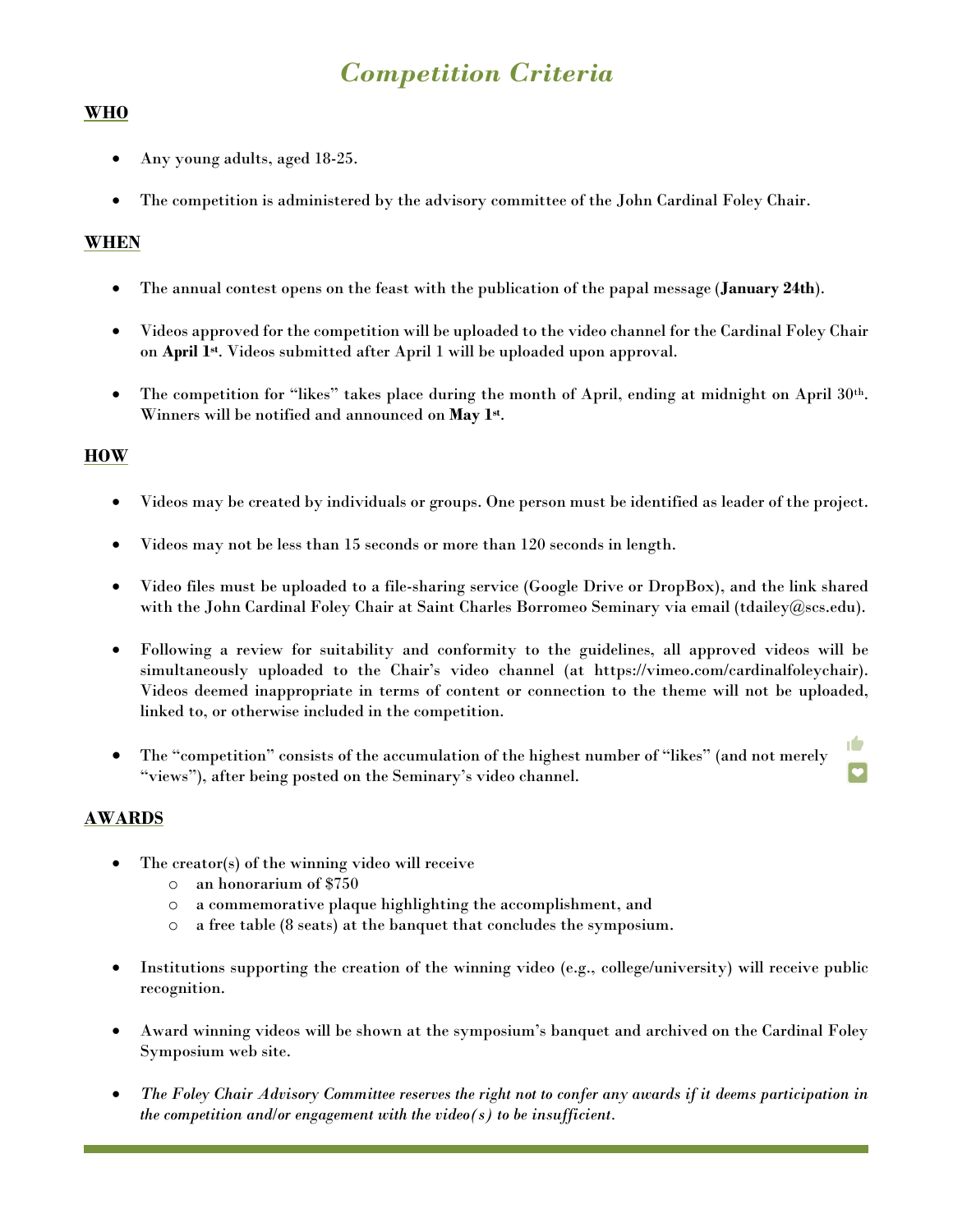## *MESSAGE OF HIS HOLINESS POPE FRANCIS FOR WORLD COMMUNICATIONS DAY 2018*

*message published on 24 January 2018 world day to be celebrated on 13 May 2018*

*"The truth will set you free" (Jn 8:32). Fake news and journalism for peace*

## *Dear Brothers and Sisters,*

Communication is part of God's plan for us and an essential way to experience fellowship. Made in the image and likeness of our Creator, we are able to express and share all that is true, good, and beautiful. We are able to describe our own experiences and the world around us, and thus to create historical memory and the understanding of events. But when we yield to our own pride and selfishness, we can also distort the way we use our ability to communicate. This can be seen from the earliest times, in the biblical stories of Cain and Abel and the Tower of Babel (cf. *Gen* 4:4-16; 11:1-9). The capacity to twist the truth is symptomatic of our condition, both as individuals and communities. On the other hand, when we are faithful to God's plan, communication becomes an effective expression of our responsible search for truth and our pursuit of goodness.

In today's fast-changing world of communications and digital systems, we are witnessing the spread of what has come to be known as "fake news". This calls for reflection, which is why I have decided to return in this World Communications Day Message to the issue of truth, which was raised time and time again by my predecessors, beginning with [Pope Paul VI,](http://w2.vatican.va/content/paul-vi/en.html) whose 1972 *[Message](http://w2.vatican.va/content/paul-vi/en/messages/communications/documents/hf_p-vi_mes_19720421_vi-com-day.html)* took as its theme: *"Social Communications at the Service of Truth"*. In this way, I would like to contribute to our shared commitment to stemming the spread of fake news and to rediscovering the dignity of journalism and the personal responsibility of journalists to communicate the truth.

## 1. *What is "fake" about fake news?*

The term "fake news" has been the object of great discussion and debate. In general, it refers to the spreading of disinformation on line or in the traditional media. It has to do with false information based on non-existent or distorted data meant to deceive and manipulate the reader. Spreading fake news can serve to advance specific goals, influence political decisions, and serve economic interests.

The effectiveness of fake news is primarily due to its ability to *mimic* real news, to seem plausible. Secondly, this false but believable news is "captious", inasmuch as it grasps people's attention by appealing to stereotypes and common social prejudices, and exploiting instantaneous emotions like anxiety, contempt, anger and frustration. The ability to spread such fake news often relies on a manipulative use of the social networks and the way they function. Untrue stories can spread so quickly that even authoritative denials fail to contain the damage.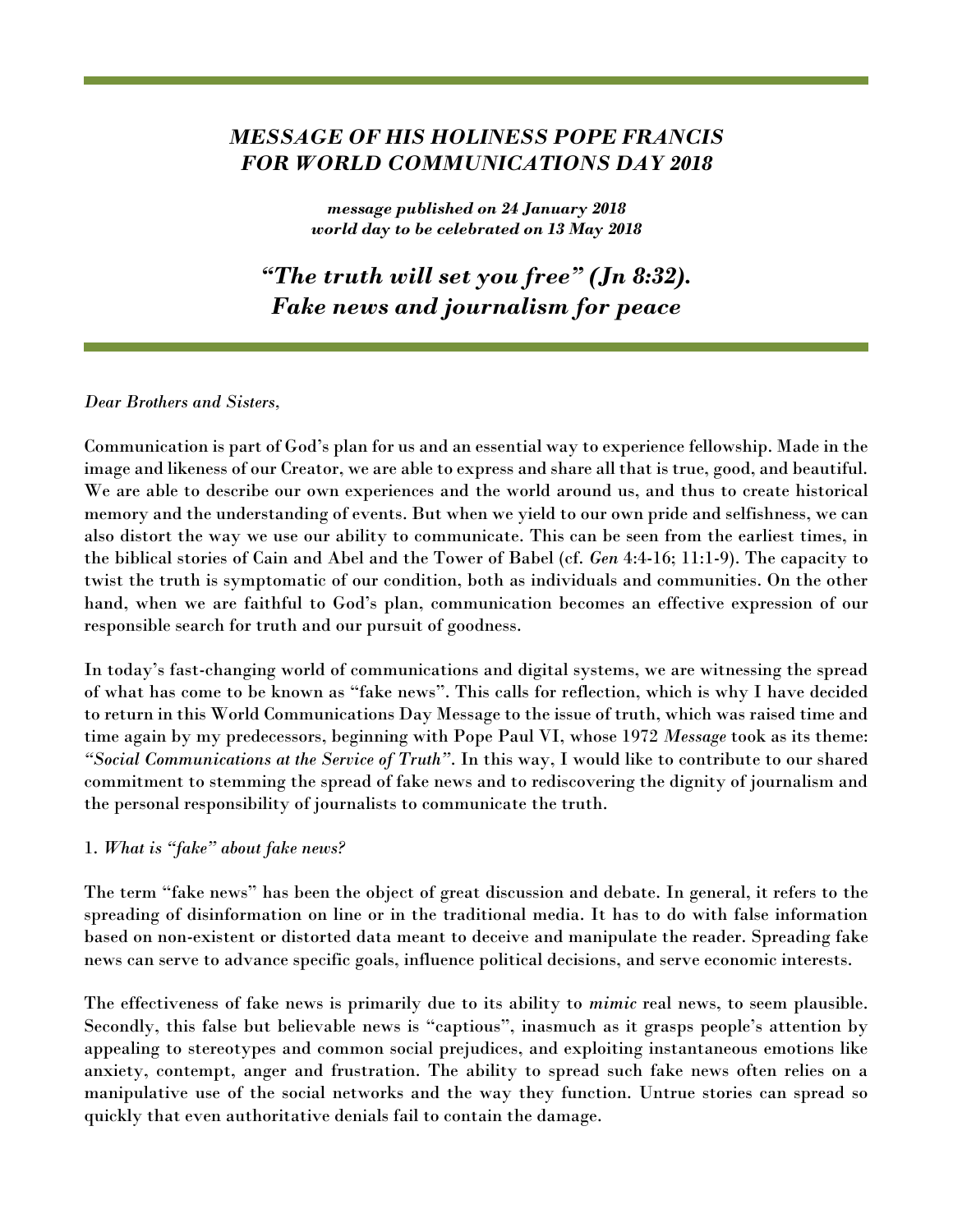The difficulty of unmasking and eliminating fake news is due also to the fact that many people interact in homogeneous digital environments impervious to differing perspectives and opinions. *Disinformation* thus thrives on the absence of healthy confrontation with other sources of information that could effectively challenge prejudices and generate constructive dialogue; instead, it risks turning people into unwilling accomplices in spreading biased and baseless ideas. The tragedy of disinformation is that it discredits others, presenting them as enemies, to the point of demonizing them and fomenting conflict. Fake news is a sign of intolerant and hypersensitive attitudes, and leads only to the spread of arrogance and hatred. That is the end result of untruth.

## 2. *How can we recognize fake news?*

None of us can feel exempted from the duty of countering these falsehoods. This is no easy task, since disinformation is often based on deliberately evasive and subtly misleading rhetoric and at times the use of sophisticated psychological mechanisms. Praiseworthy efforts are being made to create educational programmes aimed at helping people to interpret and assess information provided by the media, and teaching them to take an active part in unmasking falsehoods, rather than unwittingly contributing to the spread of disinformation. Praiseworthy too are those institutional and legal initiatives aimed at developing regulations for curbing the phenomenon, to say nothing of the work being done by tech and media companies in coming up with new criteria for verifying the personal identities concealed behind millions of digital profiles.

Yet preventing and identifying the way disinformation works also calls for a profound and careful process of discernment. We need to unmask what could be called the "snake-tactics" used by those who disguise themselves in order to strike at any time and place. This was the strategy employed by the "crafty serpent" in the Book of Genesis, who, at the dawn of humanity, created the first fake news (cf. *Gen* 3:1-15), which began the tragic history of human sin, beginning with the first fratricide (cf. *Gen* 4) and issuing in the countless other evils committed against God, neighbour, society and creation. The strategy of this skilled "Father of Lies" (*Jn* 8:44) is precisely *mimicry*, that sly and dangerous form of seduction that worms its way into the heart with false and alluring arguments.

In the account of the first sin, the tempter approaches the woman by pretending to be her friend, concerned only for her welfare, and begins by saying something only partly true: "Did God really say you were not to eat from any of the trees in the garden?" (*Gen* 3:1). In fact, God never told Adam not to eat from *any* tree, but only from the *one* tree: "Of the tree of the knowledge of good and evil you are not to eat" (*Gen* 2:17). The woman corrects the serpent, but lets herself be taken in by his provocation: "Of the fruit of the tree in the middle of the garden God said, "You must not eat it nor touch it, under pain of death" (*Gen* 3:2). Her answer is couched in legalistic and negative terms; after listening to the deceiver and letting herself be taken in by his version of the facts, the woman is misled. So she heeds his words of reassurance: "You will not die!" (*Gen* 3:4).

The tempter's "deconstruction" then takes on an appearance of truth: "God knows that on the day you eat it your eyes will be opened and you will be like gods, knowing good and evil" (*Gen* 3:5). God's paternal command, meant for their good, is discredited by the seductive enticement of the enemy: "The woman saw that the tree was good to eat and pleasing to the eye and desirable" (*Gen* 3:6). This biblical episode brings to light an essential element for our reflection: there is no such thing as harmless disinformation; on the contrary, trusting in falsehood can have dire consequences. Even a seemingly slight distortion of the truth can have dangerous effects.

What is at stake is our greed. *Fake news* often goes viral, spreading so fast that it is hard to stop, not because of the sense of sharing that inspires the social media, but because it appeals to the insatiable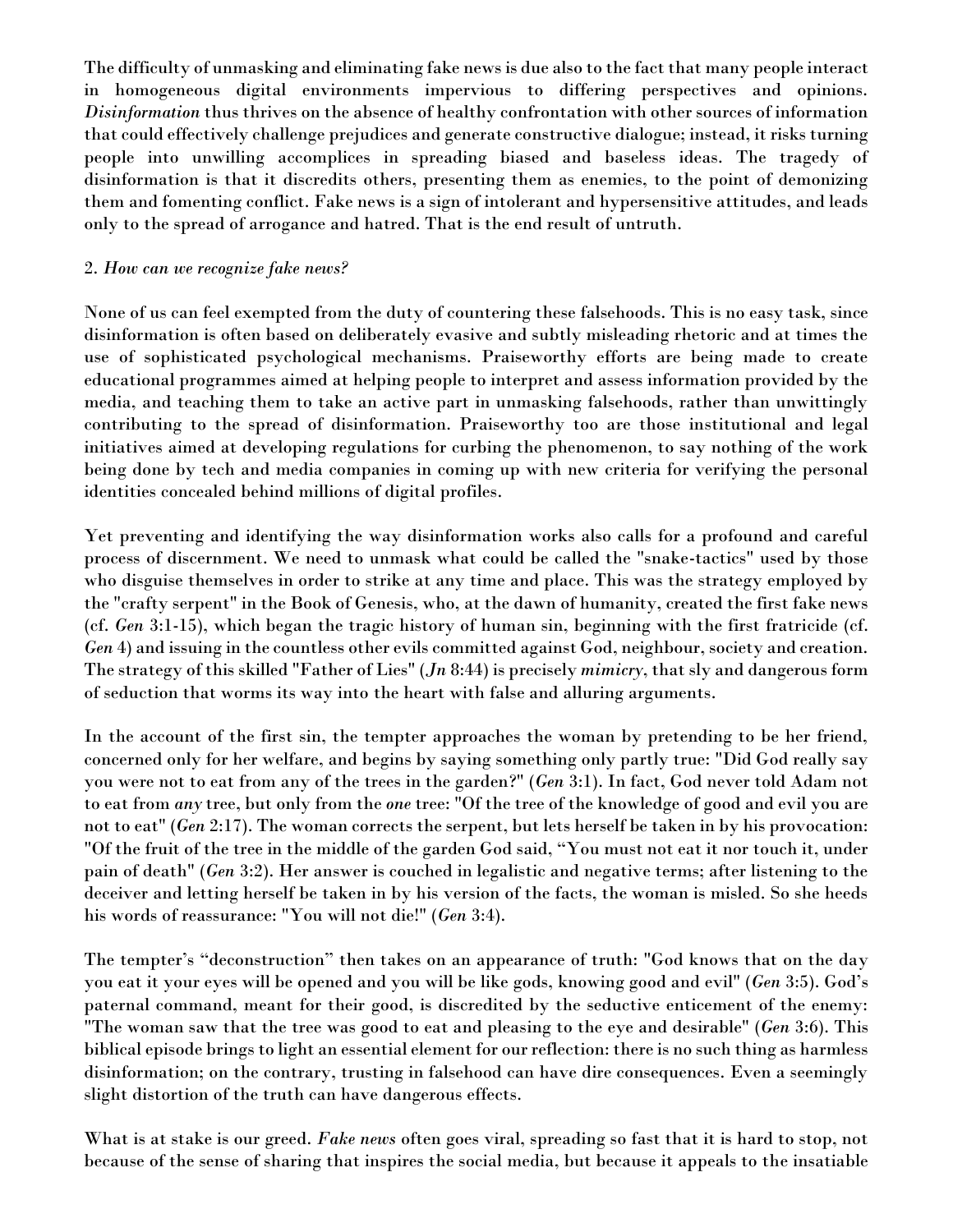greed so easily aroused in human beings. The economic and manipulative aims that feed disinformation are rooted in a thirst for power, a desire to possess and enjoy, which ultimately makes us victims of something much more tragic: the deceptive power of evil that moves from one lie to another in order to rob us of our interior freedom. That is why education for truth means teaching people how to discern, evaluate and understand our deepest desires and inclinations, lest we lose sight of what is good and yield to every temptation.

## 3. *"The truth will set you free" (Jn 8:32)*

Constant contamination by deceptive language can end up darkening our interior life. Dostoevsky's observation is illuminating: "People who lie to themselves and listen to their own lie come to such a pass that they cannot distinguish the truth within them, or around them, and so lose all respect for themselves and for others. And having no respect, they cease to love, and in order to occupy and distract themselves without love they give way to passions and to coarse pleasures, and sink to bestiality in their vices, all from continual lying to others and to themselves." (*The Brothers Karamazov*, II, 2).

So how do we defend ourselves? The most radical antidote to the virus of falsehood is purification by the truth. In Christianity, truth is not just a conceptual reality that regards how we judge things, defining them as true or false. The truth is not just bringing to light things that are concealed, "revealing reality", as the ancient Greek term *aletheia* (from *a-lethès*, "not hidden") might lead us to believe. Truth involves our whole life. In the Bible, it carries with it the sense of support, solidity, and trust, as implied by the root *'aman*, the source of our liturgical expression *Amen*. Truth is something you can lean on, so as not to fall. In this relational sense, the only truly reliable and trustworthy One – the One on whom we can count – is the living God. Hence, Jesus can say: "*I am* the truth" (*Jn* 14:6). We discover and rediscover the truth when we experience it within ourselves in the loyalty and trustworthiness of the One who loves us. This alone can liberate us: "The truth will set you free" (*Jn* 8:32).

Freedom from falsehood and the search for relationship: these two ingredients cannot be lacking if our words and gestures are to be true, authentic, and trustworthy. To discern the truth, we need to discern everything that encourages communion and promotes goodness from whatever instead tends to isolate, divide, and oppose. Truth, therefore, is not really grasped when it is imposed from without as something impersonal, but only when it flows from free relationships between persons, from listening to one another. Nor can we ever stop seeking the truth, because falsehood can always creep in, even when we state things that are true. An impeccable argument can indeed rest on undeniable facts, but if it is used to hurt another and to discredit that person in the eyes of others, however correct it may appear, it is not truthful. We can recognize the truth of statements from their fruits: whether they provoke quarrels, foment division, encourage resignation; or, on the other hand, they promote informed and mature reflection leading to constructive dialogue and fruitful results.

#### 4. *Peace is the true news*

The best antidotes to falsehoods are not strategies, but people: people who are not greedy but ready to listen, people who make the effort to engage in sincere dialogue so that the truth can emerge; people who are attracted by goodness and take responsibility for how they use language. If responsibility is the answer to the spread of fake news, then a weighty responsibility rests on the shoulders of those whose job is to provide information, namely, journalists, the *protectors of news*. In today's world, theirs is, in every sense, not just a job; it is a mission. Amid feeding frenzies and the mad rush for a scoop, they must remember that the heart of information is not the speed with which it is reported or its